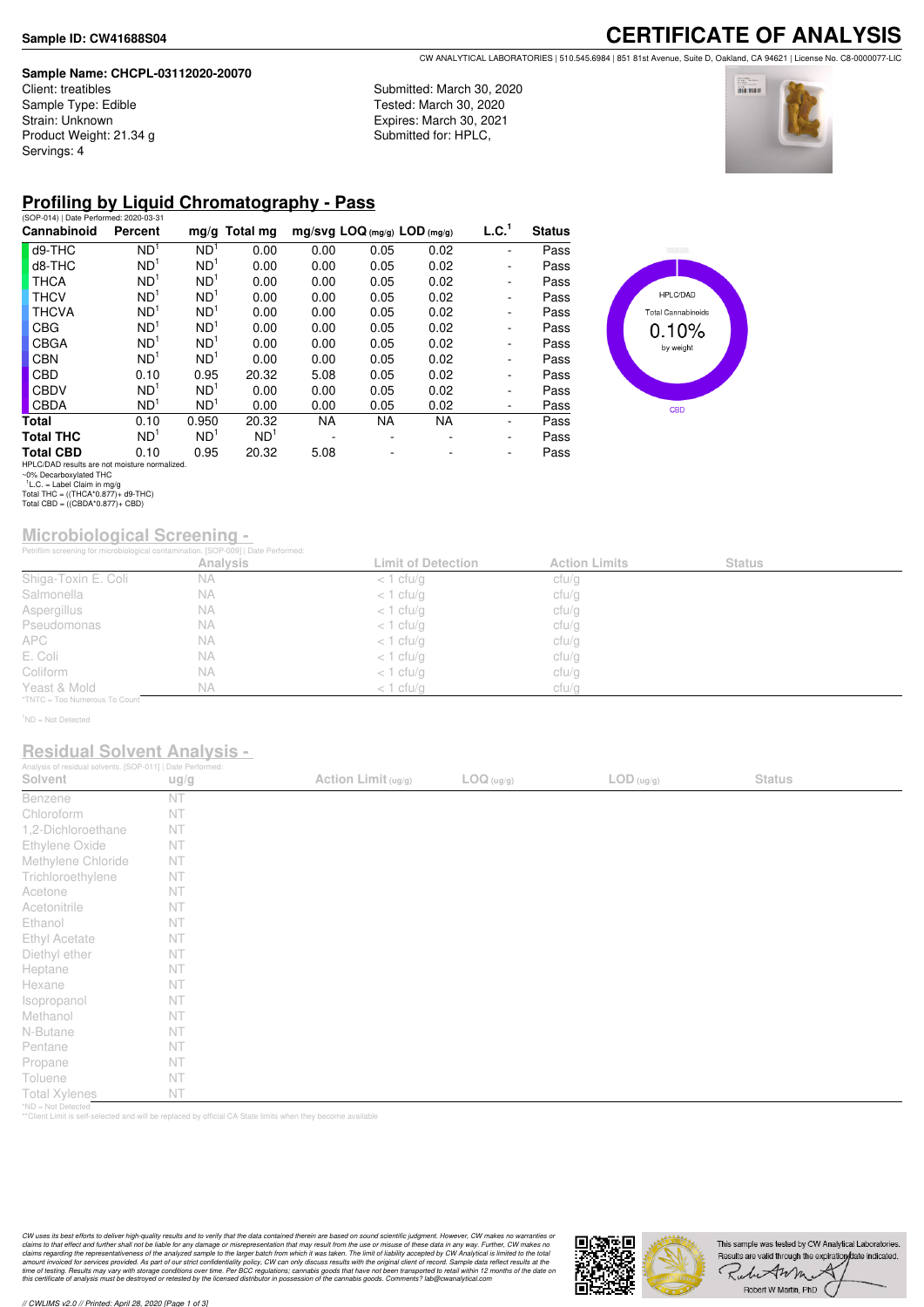#### **Sample ID: CW41688S04**

## **Sample Name: CHCPL-03112020-20070** Client: treatibles

Sample Type: Edible Strain: Unknown Product Weight: 21.34 g Servings: 4

**CERTIFICATE OF ANALYSIS** CW ANALYTICAL LABORATORIES | 510.545.6984 | 851 81st Avenue, Suite D, Oakland, CA 94621 | License No. C8-0000077-LIC

Submitted: March 30, 2020 Tested: March 30, 2020 Expires: March 30, 2021 Submitted for: HPLC,



### **Chemical Residue Screening -**

| Targeted analysis of chemical residues. [SOP-017]   Date Performed:                                                           | ug/g | $LOG (ug/g)$ <i>LOD</i> $(ug/g)$ <i>Action</i> | Limit <sub>(ug/g)</sub> | <b>Status</b> |                               | ug/g              |                     | $LOG (ug/g)$ LOD $(ug/g)$ Action<br>Limit <sub>(ug/g)</sub> | <b>Status</b> |
|-------------------------------------------------------------------------------------------------------------------------------|------|------------------------------------------------|-------------------------|---------------|-------------------------------|-------------------|---------------------|-------------------------------------------------------------|---------------|
| Abamectin                                                                                                                     | NT   |                                                |                         |               | Fludioxonil                   | NT                |                     |                                                             |               |
| Acephate                                                                                                                      | NT   |                                                |                         |               | Hexythiazox                   | NT                |                     |                                                             |               |
| Acequinocyl                                                                                                                   | NT   |                                                |                         |               | Imazalil                      | NT                |                     |                                                             |               |
| Acetamiprid                                                                                                                   | NT   |                                                |                         |               | Imidacloprid                  | NT                |                     |                                                             |               |
| Aldicarb                                                                                                                      | NT   |                                                |                         |               | Kresoxim-methyl               | <b>NT</b>         |                     |                                                             |               |
| Azoxystrobin                                                                                                                  | NT   |                                                |                         |               | Malathion                     | NT                |                     |                                                             |               |
| <b>Bifenazate</b>                                                                                                             | NT   |                                                |                         |               | Metalaxyl                     | NT                |                     |                                                             |               |
| Bifenthrin                                                                                                                    | NT   |                                                |                         |               | Methiocarb                    | <b>NT</b>         |                     |                                                             |               |
| <b>Boscalid</b>                                                                                                               | NT   |                                                |                         |               | Methomyl                      | NT                |                     |                                                             |               |
| Captan                                                                                                                        | NT   |                                                |                         |               | Mevinphos                     | NT                |                     |                                                             |               |
| Carbaryl                                                                                                                      | NT   |                                                |                         |               | Myclobutanil                  | NT                |                     |                                                             |               |
| Carbofuran                                                                                                                    | NT   |                                                |                         |               | Naled                         | NT                |                     |                                                             |               |
| Chlorantraniliprole                                                                                                           | NT   |                                                |                         |               | Oxamyl                        | NT                |                     |                                                             |               |
| Chlordane                                                                                                                     | NT   |                                                |                         |               | Paclobutrazol                 | <b>NT</b>         |                     |                                                             |               |
| Chlorfenapyr                                                                                                                  | NT   |                                                |                         |               | Parathion methyl              | <b>NT</b>         |                     |                                                             |               |
| Chlorpyrifos                                                                                                                  | NT   |                                                |                         |               | PCNB                          | NT                |                     |                                                             |               |
| Clofentezine                                                                                                                  | NT   |                                                |                         |               | Permethrin                    | <b>NT</b>         |                     |                                                             |               |
| Coumaphos                                                                                                                     | NT   |                                                |                         |               | Phosmet                       | NT                |                     |                                                             |               |
| Cyfluthrin                                                                                                                    | NT   |                                                |                         |               | Piperonyl butoxide            | NT                |                     |                                                             |               |
| Cypermethrin                                                                                                                  | NT   |                                                |                         |               | Prallethrin                   | <b>NT</b>         |                     |                                                             |               |
| Daminozide                                                                                                                    | NT   |                                                |                         |               | Propiconazole                 | <b>NT</b>         |                     |                                                             |               |
| Diazinon                                                                                                                      | NT   |                                                |                         |               | Propoxur                      | <b>NT</b>         |                     |                                                             |               |
| Dichlorvos                                                                                                                    | NT   |                                                |                         |               | Pyrethrin                     | NT                |                     |                                                             |               |
| Dimethoate                                                                                                                    | NT   |                                                |                         |               | Pyridaben                     | <b>NT</b>         |                     |                                                             |               |
| Dimethomorph                                                                                                                  | NT   |                                                |                         |               | Spinetoram                    | NT                |                     |                                                             |               |
| Ethoprophos                                                                                                                   | NT   |                                                |                         |               | Spinosad                      | <b>NT</b>         |                     |                                                             |               |
| Etofenprox                                                                                                                    | NT   |                                                |                         |               | Spiromesifen                  | NT                |                     |                                                             |               |
| Etoxazole                                                                                                                     | NT   |                                                |                         |               | Spirotetramat                 | NT                |                     |                                                             |               |
| Fenhexamid                                                                                                                    | NT   |                                                |                         |               | Spiroxamine                   | NT                |                     |                                                             |               |
|                                                                                                                               | NT   |                                                |                         |               | Tebuconazole                  | NT                |                     |                                                             |               |
| Fenoxycarb                                                                                                                    | NT   |                                                |                         |               |                               |                   |                     |                                                             |               |
| Fenpyroximate                                                                                                                 | NT   |                                                |                         |               | Thiacloprid<br>Thiamethoxam   | <b>NT</b>         |                     |                                                             |               |
| Fipronil                                                                                                                      |      |                                                |                         |               |                               | NT                |                     |                                                             |               |
| Flonicamid<br>*ND = Not Detected                                                                                              | NT   |                                                |                         |               | Trifloxystrobin               | NT                |                     |                                                             |               |
| NT = Not Tested<br><b>Heavy Metals Profiling -</b><br>Analysis of Heavy Metals. [SOP-012]   Date Performed:                   |      | ug/g                                           |                         | LOG(ug/g)     | $\mathsf{LOD}(\mathsf{ug/g})$ |                   | Action Limit (ug/g) | <b>Status</b>                                               |               |
| Cadmium                                                                                                                       |      |                                                |                         |               |                               |                   |                     |                                                             |               |
| Lead                                                                                                                          |      |                                                |                         |               |                               |                   |                     |                                                             |               |
| Arsenic                                                                                                                       |      |                                                |                         |               |                               |                   |                     |                                                             |               |
| Mercury                                                                                                                       |      |                                                |                         |               |                               |                   |                     |                                                             |               |
| $^1$ ND = Not Detected                                                                                                        |      |                                                |                         |               |                               |                   |                     |                                                             |               |
| <b>Water Activity -</b><br>Analysis to determine water activity   Date Performed:<br>Aw                                       |      |                                                |                         |               |                               | Action Limit (Aw) |                     | <b>Status</b>                                               |               |
|                                                                                                                               |      |                                                |                         |               |                               |                   |                     |                                                             |               |
| <b>Foreign Material Analysis -</b><br>Analysis to determine whether foreign material is present   Date Performed:<br>Analysis |      |                                                |                         |               |                               |                   |                     | <b>Status</b>                                               |               |
|                                                                                                                               |      |                                                |                         |               |                               |                   |                     |                                                             |               |

*// CWLIMS v2.0 // Printed: April 28, 2020 [Page 2 of 3]*